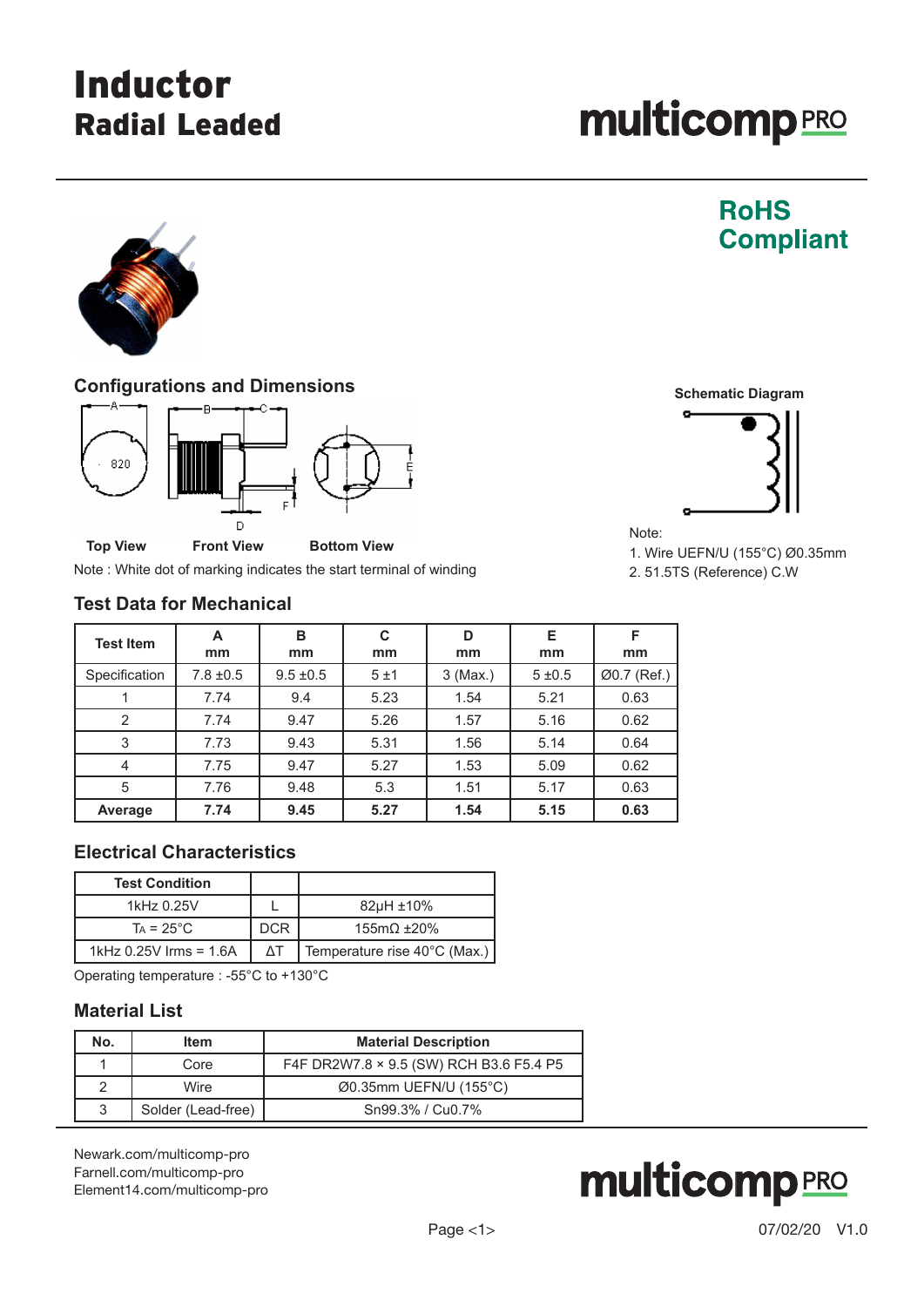# Inductor Radial Leaded

# **multicomp**PRO

## **Reliability Test**

| <b>Test Item</b>               | <b>Specifications</b>                                                                                                                                 |                                                                           | <b>Test Method and Remarks</b>                                                                                                                       |                                                                                                                                     |  |
|--------------------------------|-------------------------------------------------------------------------------------------------------------------------------------------------------|---------------------------------------------------------------------------|------------------------------------------------------------------------------------------------------------------------------------------------------|-------------------------------------------------------------------------------------------------------------------------------------|--|
| Operating<br>temperature range | -55 $^{\circ}$ C to +130 $^{\circ}$ C                                                                                                                 |                                                                           |                                                                                                                                                      | Including temperature rise due to self-generated heat.                                                                              |  |
| Storage condition              | : 0°C to 40°C<br>Ambient temperature<br><b>Humidity</b><br>: Below 70% RH                                                                             |                                                                           | To maintain the solderability of terminal electrodes, care<br>must be taken to control temperature and humidity in the<br>storage area.              |                                                                                                                                     |  |
| Moisture<br>sensitivity        | Appearance<br>DCR change<br>Inductance change                                                                                                         | : No abnormality<br>No damage<br>: Within $\pm 5\%$<br>: Within $\pm 5\%$ | According to J-STD-020B level 3<br>Test condition<br>Test duration<br>Recovery                                                                       | : 60°C 60% RH<br>: 40 hrs<br>: 1 to 2 hours of recovery under<br>the standard condition after the<br>removal from the test chamber. |  |
| Solderability                  | All termination shall exhibit a continuous<br>solder coating free from defects for a<br>minimum of 95% of the surface area of<br>any individual lead. |                                                                           | According to J-STD-002B<br>Steam aging category : 97°C 98% RH<br>Steam aging duration $\therefore$ 8 hrs<br>Solder<br>Solder temperature<br>Dip time | : Lead-free solder<br>∴ 260 ±5°C<br>$: 5 + 0 / -0.5s$                                                                               |  |

## **Electric Characteristics**



[Newark.com/multicomp-](https://www.newark.com/multicomp-pro)pro [Farnell.com/multicomp](https://www.farnell.com/multicomp-pro)-pro [Element14.com/multicomp-pro](https://element14.com/multicomp-pro)